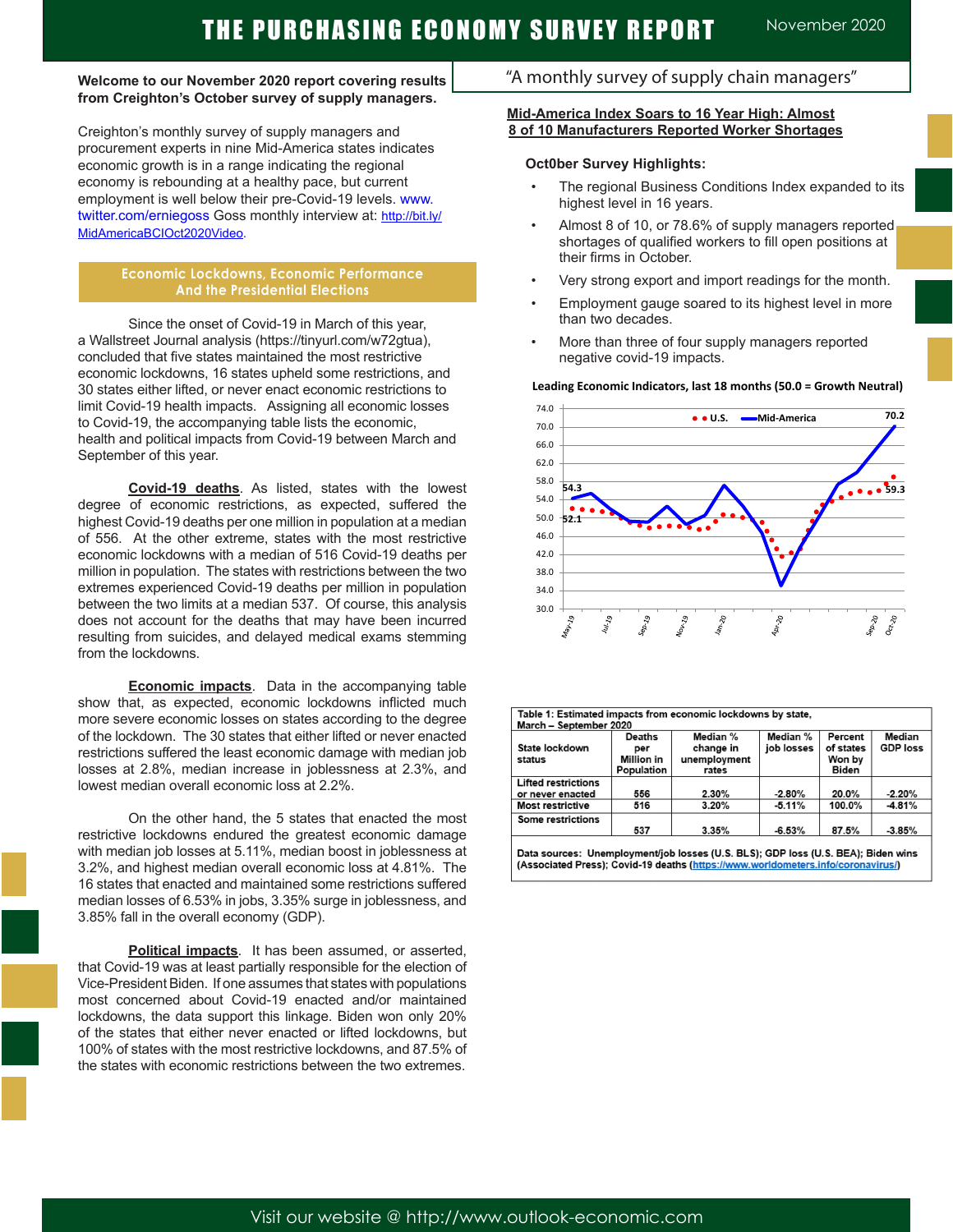# THE PURCHASING ECONOMY SURVEY REPORT November 2020

For the fifth straight month, the Creighton University Mid-America Business Conditions Index, a leading economic indicator for the nine-state region stretching from Minnesota to Arkansas, advanced above growth neutral, and to its highest level since 2004.

**Overall index:** In April of this year, Covid-19 pushed the overall index to its lowest level in 11 years. Since April, the overall index has risen six consecutive months with five straight months above growth neutral 50.0. The October Business Conditions Index, which ranges between 0 and 100, increased to 70.2 from September's 65.1.

Creighton's monthly survey results have mirrored the national manufacturing survey results indicating that the manufacturing sector has been expanding at a very healthy pace since sinking to a post-2008 recession low in April. Even so, current output in the regional and U.S. manufacturing sectors remains below pre-COVID-19 levels. More than three of four supply managers reported negative COVID-19 impacts.

**Employment:** The regional employment index moved well above growth neutral for October to its highest level in more than two decades, climbing to 66.7 from 61.8 in September. Prior to COVID-19, the insured unemployment rate for the region stood at 1.3%. It reached a high of 11.0% in May and has fallen to 2.9% in October.

Almost 8 of 10, or 78.6% of supply managers reported shortages of qualified workers to fill open positions at their firms in October. As stated by one supply manager, "Very competitive for entry level staff and company is having to adjust scale wages."

Other comments from October survey participants:

- Very difficult to predict economy. Need to remain flexible; manage risks; and, respond quickly to changes.
- Workers do not want to do physical labor anymore
- As with previous surveys, my positive position on the economy 6 months out is dependent upon retention of the Trump Administration.

**Wholesale Prices**: The wholesale inflation gauge for the month rose to 76.8 from 71.5 in September.

Said one supply manager, "Raw material (steel) is getting in tight supply, so prices are on the rise."

Though inflationary pressures have risen over the last several months, the Federal Reserve remains comfortable with current ultra-low short-term interest rates. In recent meetings of the rate setting committee, the FOMC, the committee indicated they will likely keep short-term interest rates at near record lows well into the future even as inflation ticks up above their target.

**Confidence**: Looking ahead six months, economic optimism, as captured by the October Business Confidence Index, climbed to a very strong 70.4 from 69.4 for September.

An expanding manufacturing sector, the federal stimulus plan, and the Federal Reserve monetary incentive programs supported October's very healthy confidence index.

**Inventories**: The regional inventory index for September, reflecting levels of raw materials and supplies, rocketed to 66.8 from last month's 45.6.

# "A monthly survey of supply chain managers"

**Trade:** The regional trade numbers were higher for the month, with new export orders rising to 58.4 from September's 50.0. An expanding domestic manufacturing sector supported a solid import index at 59.5, up from September's 56.0.

Other survey components of the October Business Conditions Index were: new orders at 76.2, down from 79.4 in September; the production or sales index expanded to 73.3 from 72.1 in September; and the speed of deliveries of raw materials and supplies index at 68.4 up from last month's 66.7 (indicating slower deliveries for October).

The Creighton Economic Forecasting Group has conducted the monthly survey of supply managers in nine states since 1994 to produce leading economic indicators of the Mid-America economy. States included in the survey are Arkansas, Iowa, Kansas, Minnesota, Missouri, Nebraska, North Dakota, Oklahoma and South Dakota.

The forecasting group's overall index, referred to as the Business Conditions Index, ranges between 0 and 100. An index greater than 50 indicates an expansionary economy over the course of the next three to six months.

The Business Conditions Index is a mathematical average of indices for new orders, production or sales, employment, inventories and delivery lead time. This is the same methodology, used since 1931 by the Institute for Supply Management (ISM), formerly the National Association of Purchasing Management. The Mid-America report is produced independently of the national ISM.

### **MID-AMERICA STATES**

#### ARKANSAS

The October Business Conditions Index for Arkansas fell to 64.4 from September's 68.5. Components from the October survey of supply managers were: new orders at 75.5, production or sales at 72.4, delivery lead time at 63.4, inventories at 48.5, and employment at 62.1. Validating a rapidly improving state economy, U.S. Department of Labor data indicate that the state's insured unemployment rate stood a 0.9% in the second week of March, peaked at 11.7% in the third week of May, and fell to 1.8% in the third week of October.

#### IOWA

Iowa's Business Conditions Index bounced above growth neutral for October. The reading climbed to 78.7 from 67.1 in September. Components of the overall October index were: new orders at 82.1, production. or sales at 71.2, delivery lead time at 69.3, employment at 80.9, and inventories at 93.4. Validating a rapidly improving state economy, U.S. Department of Labor data indicate that the state's insured unemployment rate stood at 1.7% in the second week of March, peaked at 12.4% in the first week of May, and fell to 2.6% in the third week of October.

#### **KANSAS**

The Kansas Business Conditions Index for October increased to 68.7 from 63.0 in September. Components of the leading economic indicator from the monthly survey of supply managers were: new orders at 76.9, production or sales at 74.1, delivery lead time at 68.6, employment at 66.1, and inventories at 58.0. Validating a rapidly improving state economy, U.S. Department of Labor data indicate that the state's insured unemployment rate stood at 0.7% in the second week of March, peaked at 14.6% in the third week of May, and fell to 4.0% in the third week of October.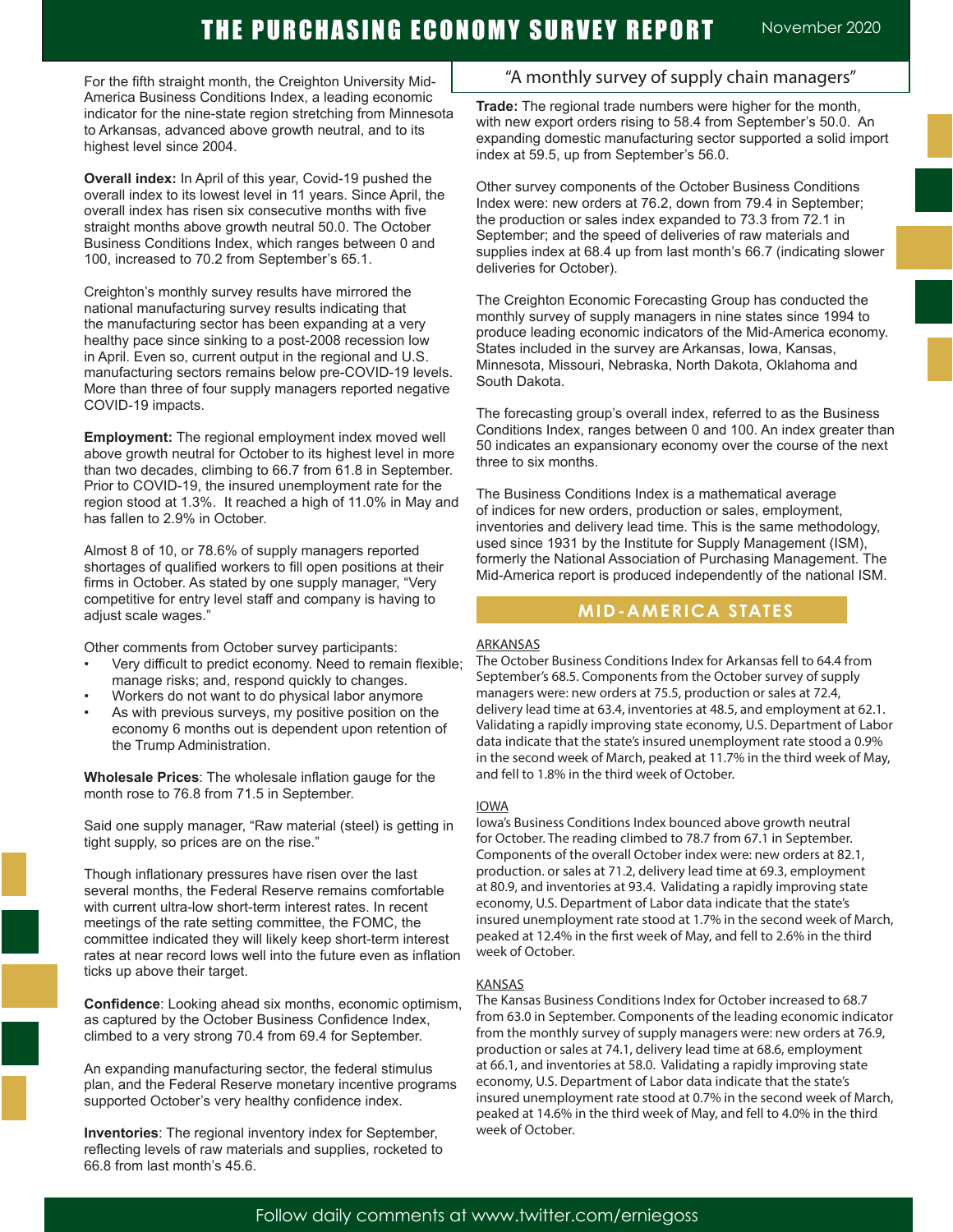#### MINNESOTA

The October Business Conditions Index for Minnesota soared to 82.7 from 55.9 in September. Components of the overall October index were: new orders at 81.4, production or sales at 79.4, delivery lead time at 85.0, inventories at 88.5, and employment at 78.9. Validating a rapidly improving state economy, U.S. Department of Labor data indicate that the state's insured unemployment rate stood at 2.3% in the second week of March, peaked at 14.9% in the second week of May, and fell to 4.2% in the third week of October.

#### **MISSOURI**

The October Business Conditions Index for Missouri advanced to 78.0 from September's 74.4. Components of the overall index from the survey of supply managers for October were: new orders at 84.6, production or sales at 83.2, delivery lead time at 78.8, inventories at 55.6, and employment at 87.9. Validating a rapidly improving state economy, U.S. Department of Labor data indicate that the state's insured unemployment rate stood at 0.8% in the second week of March, peaked at 9.5% in the third week of May, and fell to 1.9% in the third week of October.

#### NEBRASKA

Nebraska's overall index for October jumped to 71.4 from 62.9 in September. Components of the index from the monthly survey of supply managers for October were: new orders at 77.8, production or sales at 75.1, delivery lead time at 71.7, inventories at 63.9, and employment at 68.6. "Validating a rapidly improving state economy, U.S. Department of Labor data indicate that the state's insured unemployment rate stood at 0.5% in the second week of March, peaked at 11% in the fourth week of May, and fell to 3.2% in the third week of October," said Goss.

#### NORTH DAKOTA

The October Business Conditions Index for North Dakota climbed to 59.0 from 55.6 in September. Components of the overall index for October were: new orders at 72.7, production or sales at 69.1, delivery lead time at 53.2, employment at 54.2, and inventories at 45.6. Validating a rapidly improving state economy, U.S. Department of Labor data indicate that the state's insured unemployment rate stood at 1.5% in the second week of March, peaked at 9.7% in the first week of May, and fell to 1.3% in the third week of October.

#### OKLAHOMA

The state's Business Conditions Index remained above growth neutral in October. The overall index advanced to a strong 61.1 from September's 58.6. Components of the overall October index were: new orders at 72.4, production or sales at 68.7, delivery lead time at 52.2, inventories at 58.9, and employment at 53.5. Validating a rapidly improving state economy, U.S. Department of Labor data indicate that the state's insured unemployment rate stood at 1.1% in the second week of March, peaked at 9.6% in third week of May, and fell to 3.8% in the third week of October.

#### SOUTH DAKOTA

The October Business Conditions Index for South Dakota climbed to 71.2 from 59.9 in September. Components of the overall index from the October survey of supply managers in the state were: new orders at 77.7, production or sales at 75.0, delivery lead time at 71.4, inventories at 63.4, and employment at 68.3. Validating a rapidly improving state economy, U.S. Department of Labor data indicate that the state's insured unemployment rate stood at 0.6% in the second week of March, peaked at 9.7% in the fourth week of May, and fell to 1.0% in the third week of October.

# "A monthly survey of supply chain managers"



- U.S. GDP accelerated at a 33.1% annualized pace in Q3, 2020, the strongest quarterly growth since the end of World War II.
- The nation added 638,000 jobs in October and the unemployment rate fell to 5.9%.
- U.S. retail sales rose in September at the fastest pace in three months. The value of overall sales increased 1.9% from the prior month after a 0.6% gain in August,
- Purchasing management indices (PMI) for both ISM's national survey and Creighton's Mid-America were in a range indicating healthy manufacturing growth.

# **THE BEARISH NEWS**

- Year to date, the U.S. trade deficit jumped \$38.5 billion, or 8.6%, to \$485.6 billion. The total deficit for goods and services for the same period in 2019 was \$447.1 billion.
- The six biggest U.S. airlines suffered losses from the post-pandemic double that experienced post 9/11.
- The U.S. budget deficit soared to \$3.1 trillion in the fiscal year that ended Sept. 30, by far the biggest one-year gap in U.S. history.

# **THE OUTLOOK**

**National Association of Business Economics (NABE).** For the first time since April 2019, a majority of respondents' firms reports increased sales at their firms, with 52% indicating rising sales during Q3. The Net Rising Index (NRI) for sales—the percentage of panelists reporting rising sales minus the percentage reporting falling sales surged upward, increasing 47 points to 33, up from -14 in July. The forward-looking NRI for anticipated sales over the next three months also rose, adding to the sharp increase reported in the July survey. The NRI for anticipated sales increased 13 points, from 18 in July to 31, with positive readings in three of the four industry sectors. Hiring at respondents' firms remains depressed. The third-quarter NRI for employment levels over the last three months is -17, compared to -19 in the July survey. Even as the NRI improved, the share of respondents indicating there was decline in employment at their firms rose to 27% from 24% in the July survey.

**Goss (November 2020)** \*\*The yield on U.S. long-term Treasury bonds, along with mortgage rates, to climb by as much ¼ % (25 basis points) by the end of 2020. \*\*The November job additions will be healthy but somewhat disappointing in comparison to October's. \*\*Annualized and seasonally adjusted Q4 2020 GDP growth will range between 10% to 13%.

# **T TO WATCH KEEP AN EYE ON**

- U.S. Retail Sales report. On Nov. 17 and Dec. 16, the U.S. Census Bureau releases retail and food services sales for October and November, respectively. Look for weaker reports to signal a buying pullback by the U.S. consumer
- ISM's Creighton's Mid-America PMIs. On December 1, ISM and Creighton release manufacturing survey results for November. Partial reversals of previous gains could be very bearish.
- Creighton's Rural Mainstreet report. On November 19th, Creighton releases its November survey of bank CEOs in rural areas of 10 states in the Rocky Mountains and Plains states. The rural economy has been performing at a pace below urban areas.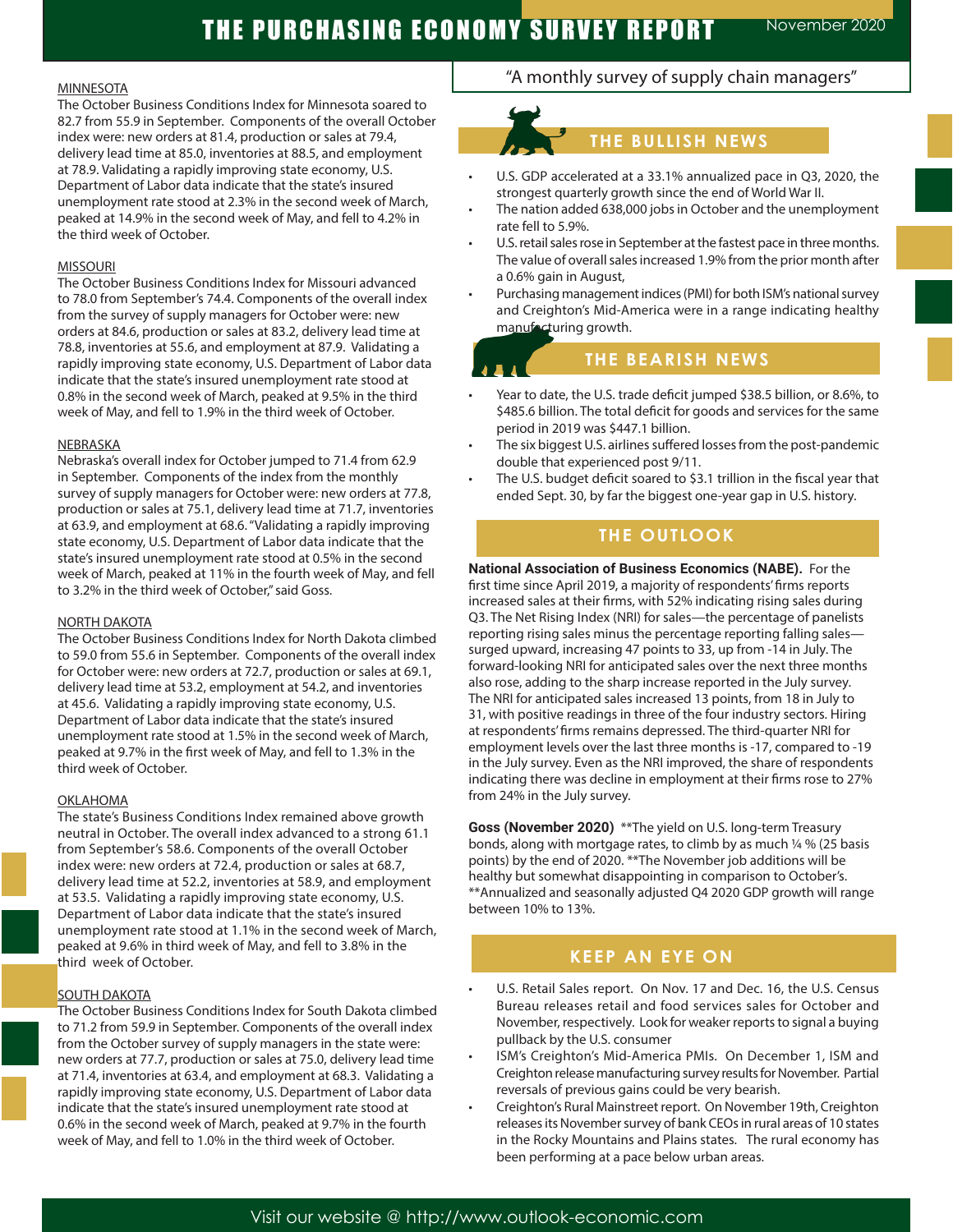### "A monthly survey of supply chain managers"

# **GOSS EGGS (for recent dumb economic moves)**

French President Macron announced a second national economic lockdown to begin Oct. 30 and reassessed on Dec. 1. Under his new measure the nation's 46 million individuals would only be allowed to leave home for essential work or medical reasons. Sweden has taken a more economically and medically sensible path. Sweden advised older people to exercise greater caution, but it left individual decisions to the individuals affected by those decisions. France's Covid-19 infection rate is 89.1% higher than Sweden's, and its Covid-19 death rate is four percent higher than Sweden's.

# **STATISTIC OF THE MONTH**

**41%.** Delta Airlines, which blocks the use of middle seats due to Covid-19, has a current load factor of 41% compared to a 59% for American Airlines which fills the middle seat. Last year at this time, load factors were 86% for American and 88% for Delta.

# **SUPPLY MANAGERS READING ROOM**

"Impact of a Biden Administration on Global Supply Chains," Gartner, "Like the Trump administration, the Biden administration has stated a desire to use the Defense Production Act to increase U.S. national stockpiles of PPE. Similarly, the incoming administration has expressed the need to strengthen supply chains in areas of national interest. It has identified medical supplies and equipment, but has also included the supply chains of energy and grid resilience technologies, semiconductors, key electronics and related technologies, telecommunications infrastructure and key raw materials. The Biden administration aims to do this through use of the federal government's purchasing power based on the authority in the Procurement Act of 1949. The focus will be on a combination of increased domestic production, strategic stockpiles sized to meet national needs, a crackdown on anti-competitive practices that threaten supply chains, implementing plans to surge capacity in a time of crisis and working closely with allies." Read rest at: https://tinyurl.com/ yymxmosn

### **SUPPLY MANAGER CAREERS**

#### **Chief Supply Chain Officer, Cox Health, Springfield, MO.**

This position is responsible for the overall strategic direction, as well as the tactical execution, of all aspects of supply chain operations. In addition, this employee is responsible for providing executive leadership for all aspects of the supply chain throughout the Health Care System, including, developing, negotiating, and executing systemwide contracting plan focused in areas of contract services and physician preference, reviewing and maximizing GPO contract portfolio, developing comprehensive clinical and utilization protocols, and developing a standardization plan for the entire system. Determines strategic direction of corporate relations with various Supply Chain service providers. Accountable for procurement, logistical storage and distribution of supplies and equipment system wide to meet customer care needs. Represents the system interests in operations of our LLC Mid-America Service Solution. Job Requirements: Education: Required, Bachelor's Degree in Business Administration, Preferred, Master's Degree in Business or Healthcare Administration. Experience: Required: At least 5 years' materials management or leadership experience. https://jobs.ascm.org/job/ chief-supply-chain-officer/55023251/egree. https:// tinyurl.com/y44v9rhc

**Survey results for November will be released on December 1, the first business day of the month.**

**Follow Goss on twitter at http://twitter.com/erniegoss For historical data and forecasts visit our website at: http://business.creighton.edu/organizationsprograms/economic-outlook**